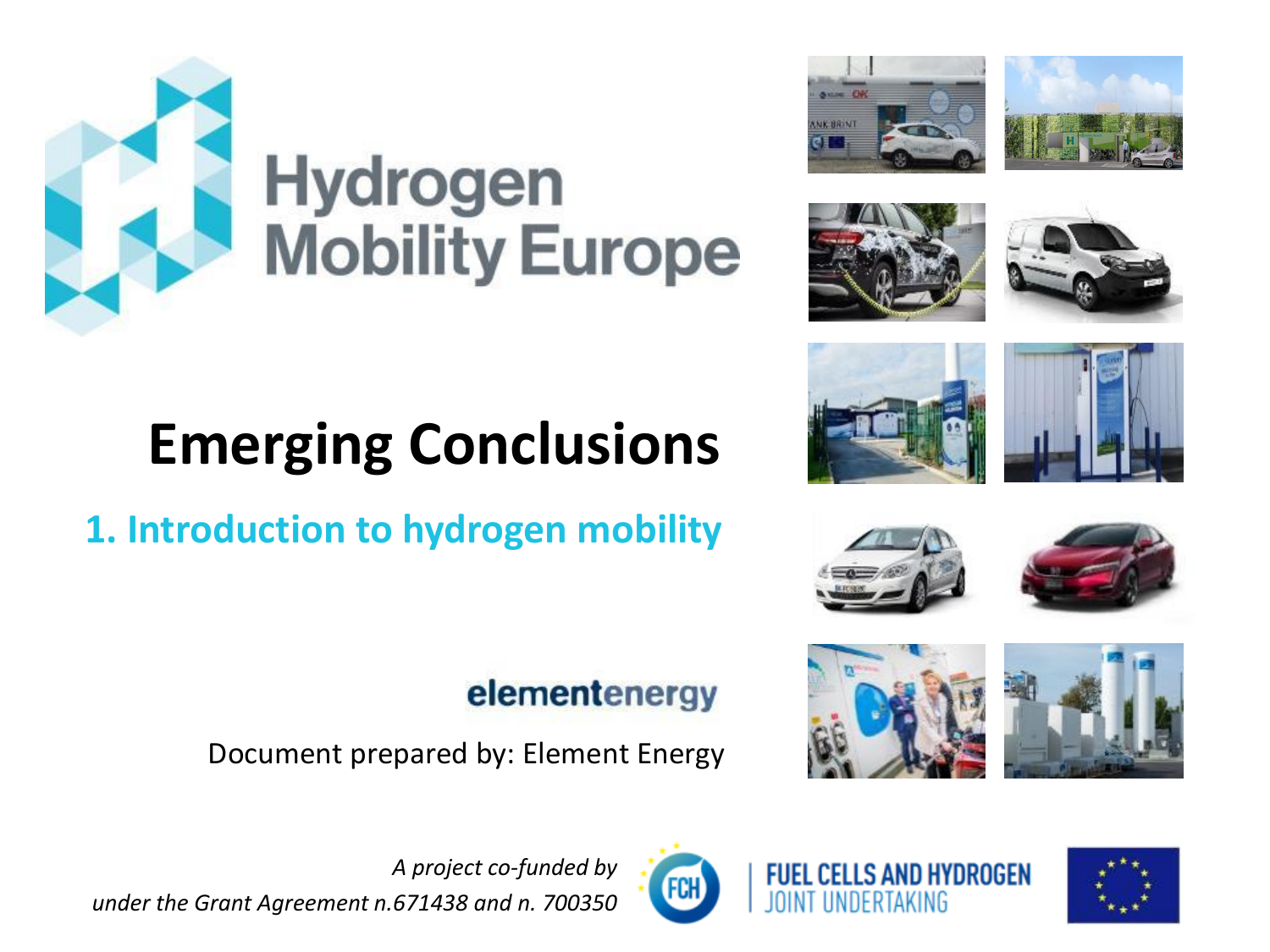# **Emerging Conclusions Detailed contents overview**



### **1. Introduction**

- ❖ Why is hydrogen mobility important?
	- Perspectives for society and policy makers
	- **■** Perspectives for early adopters (private customers, fleet manager and local authorities)
	- **E** Perspectives for energy providers
	- Perspectives for car OEMs
- ❖ How does Hydrogen fits into green mobility
- ❖ What is a Fuel Cell Electric Vehicle (FCEV)?
- ❖ What is an HRS?
- ❖ How it works
- ❖ Commercialisation status and barriers
- ❖ Technical advancements and remaining barriers to be overcome (HRS)
- ❖ Technical advancements and remaining barriers to be overcome (FCEVs)
- **2. Project Overview**
	- ❖ Project partners
	- $\div$  H2ME 1 and 2
	- ❖ H2ME initiative overview
	- ❖ Vehicles deployed under H2ME
	- ❖ National rollout strategies
	- ❖ Deployment timeline
	- ❖ Hydrogen mobility strategies
	- ❖ HRS deployed under H2ME
	- ❖ Cross cutting activities
- **3. Project Status**
	- ❖ Deployment to date
	- ❖ Project snapshot (vehicles)
	- ❖ Project snapshot (HRS)
	- ❖ Vehicle technical specifications
	- ❖ Detailed monitoring analysis
	- ❖ Well to Wheel emissions
	- ❖ Hydrogen mobility strategies
	- ❖ HRS economics
	- ❖ Electrolysers in grid operation
- **4. Case studies**
	- ❖ National infrastructure network (Germany)
	- ❖ Lessons learnt in HRS installation (Germany)
	- ❖ Regional collaboration (ZE Valley, France)
	- ❖ City story
	- ❖ TCO
- **5. Project achievements and Emerging Conclusions**
	- $\diamondsuit$  Achievements cross cutting activities
	- ❖ Early remarks on the project and the status of the deployment of FCEVs
	- ❖ Early remarks on the project and status of the deployment of HRS

**2**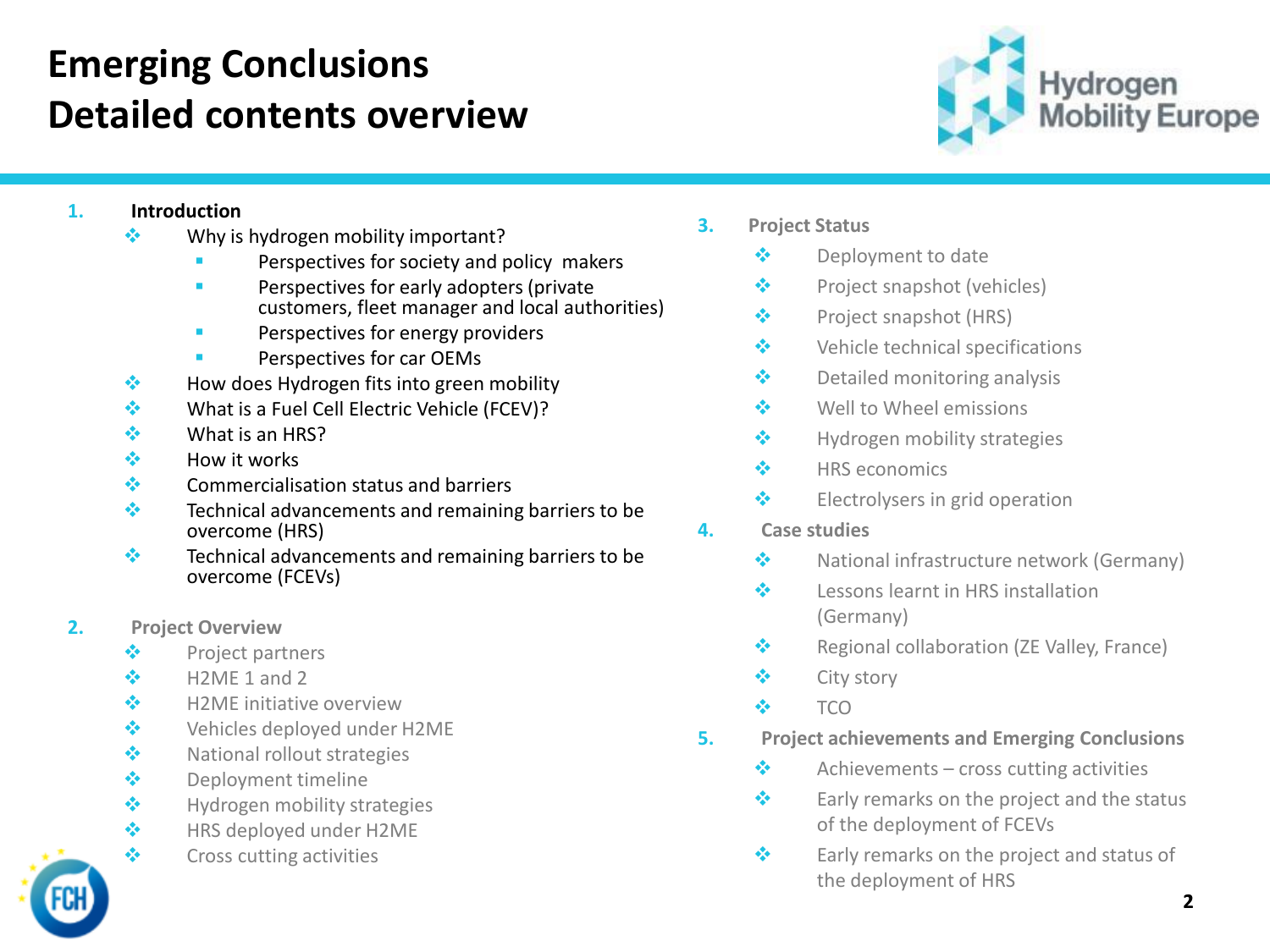# **This document provides an interim summary of H2ME results**



- ❖ The H2ME initiative is a **flagship European project**, deploying hundreds of fuel cell hydrogen cars, vans and trucks and the associated refuelling infrastructure, across 8 countries in Europe.
- ❖ It will **create the first truly pan-European network, and the world's largest network of hydrogen refuelling stations.**
- ❖ The project is made up of two phases, H2ME, which started in 2015, and H2ME-2, which will end in 2022. Over the course of these two phases, **more than 1400 vehicles and 45+ hydrogen refuelling stations** will be deployed.
- ❖ The project is being supported by the European Union through the Fuel Cells and Hydrogen Joint Undertaking (FCH 2 JU) but is driven by the **continuous engagement of the industry.**
- ❖ This documents provides a **summary of the project status, highlights key achievements and also suggests some of the emerging issues** which need to be tackled by the fuel cell vehicle sector as it moves towards a commercially viable mass market proposition.
- $\cdot$  This is a living document that will be updated as the project progresses. It is intended to:
	- Give first hand information to stakeholders, policy-makers etc.;
	- Align H2ME partners on the common themes emerging from the early demonstration results;
		- Serve as a basis for additional dissemination materials.

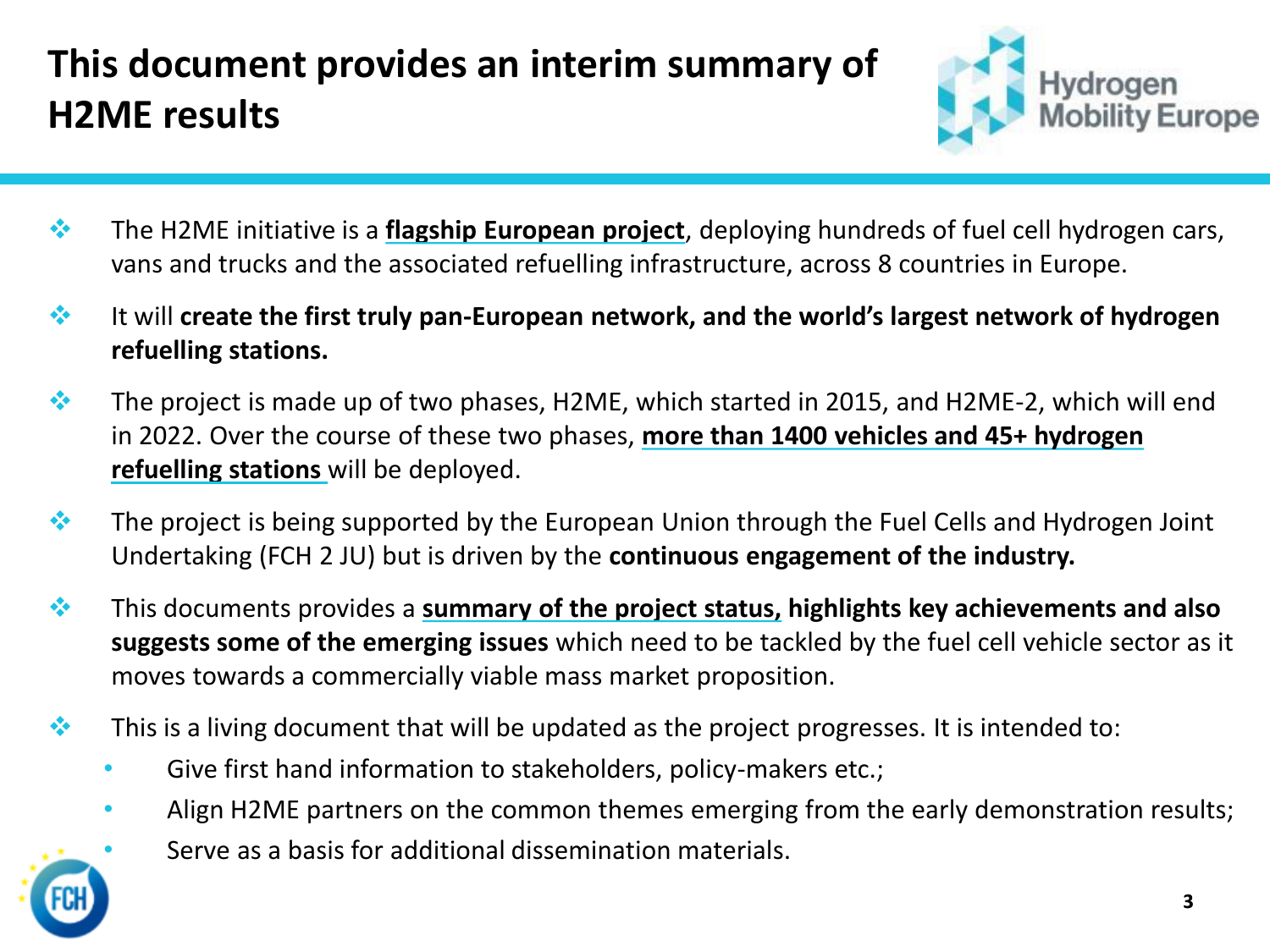# **Why is hydrogen mobility important?**

*from energy imports.*





❖ **Environmental Improvements** – using hydrogen as a fuel in the transport sector will *reduce emissions and improve local air quality*, thus addressing both climate change and a major public health issue whilst at the same time meeting EU legal requirements.

❖ **Energy Security** - *as hydrogen is widely available* and can be produced from a variety of local renewable and other energy resources, it offers *independence* 



- 
- 
- ❖ **Economic Development**  The expansion of this new sector provides the opportunity to *create new local businesses and jobs, promote wider economic growth, and maintain Europe's technology leadership.*
- ❖ **Grid Balancing-** generating hydrogen from electrolysis can *enhance energy efficiency* as well as help *incorporate renewable energy into the energy mix* by providing grid balancing services- the process of using excess electricity when energy supply temporarily exceeds demand.
- **4** ❖ **Energy storage** – generating hydrogen from electricity helps further *incorporate renewable energy into the energy mix* by providing a higher storage capacity option compared to batteries.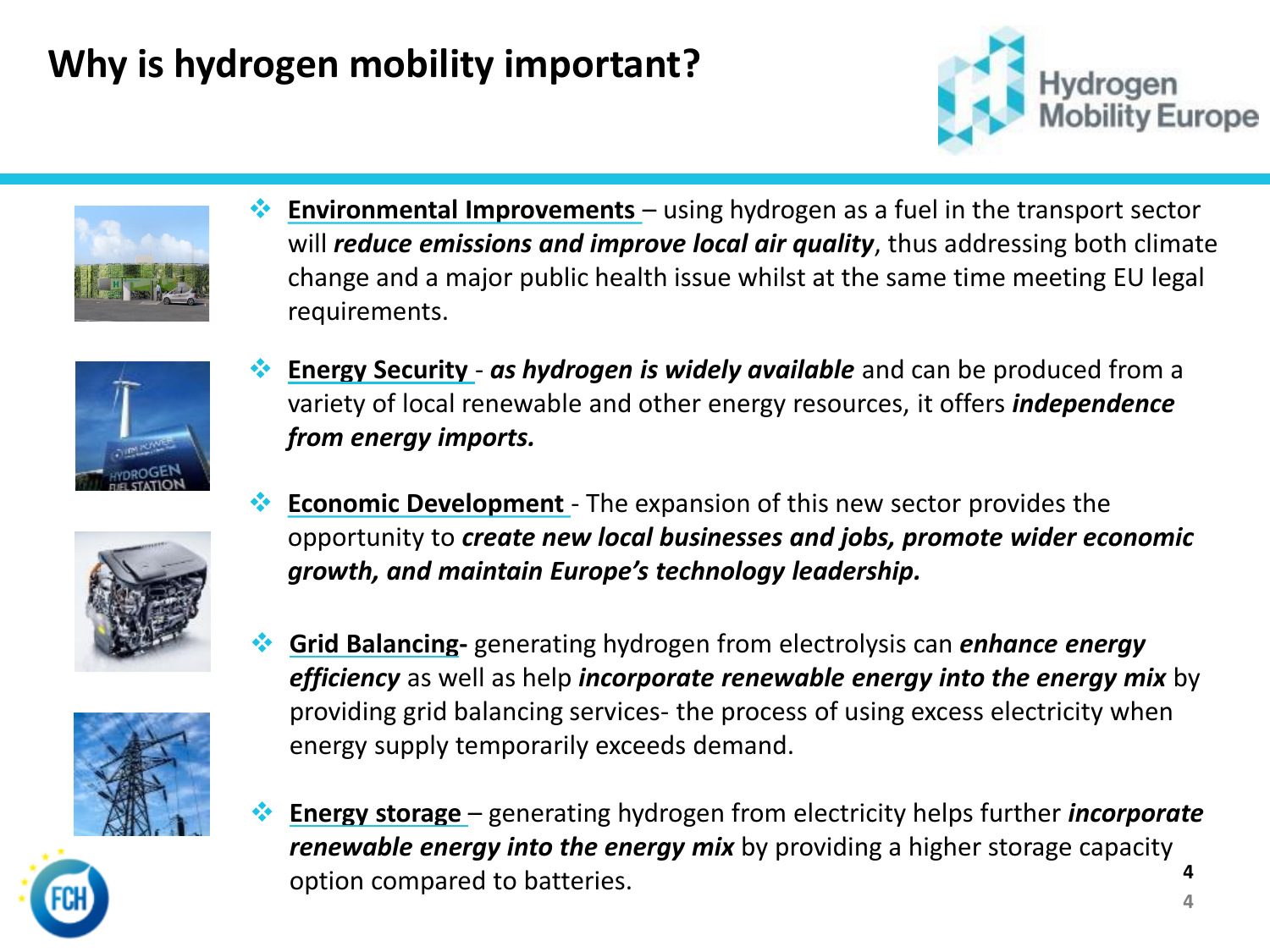# **Why is hydrogen mobility important? … perspectives for society and policy makers**





*@ITM power* 

### **Local Air Quality improvements**

### ❖ **A solution today for cities and regions**

- Vehicle operation producing *zero tailpipe emissions.*
- ... while offering fast refueling and long driving range.

### **A 'swiss army knife' for meeting energy and climate change policies**

### ❖ **A solution making the energy transition feasible**

- The technology is *needed to meet targets for CO<sub>2</sub> reduction and accommodate increases in Renewable Energy (RE) production.*
- FCEVs have **significantly lower** *GHG emissions* compared to conventional vehicles, and can be *zero-emission* when hydrogen is generated from renewable energy.
- *Electrolysis can be used as a grid balancing tool, mitigating increased costs and electricity demand* for network operators *from increases in RE production and BEV sales. M1 Wind Hydrogen Station, UK*

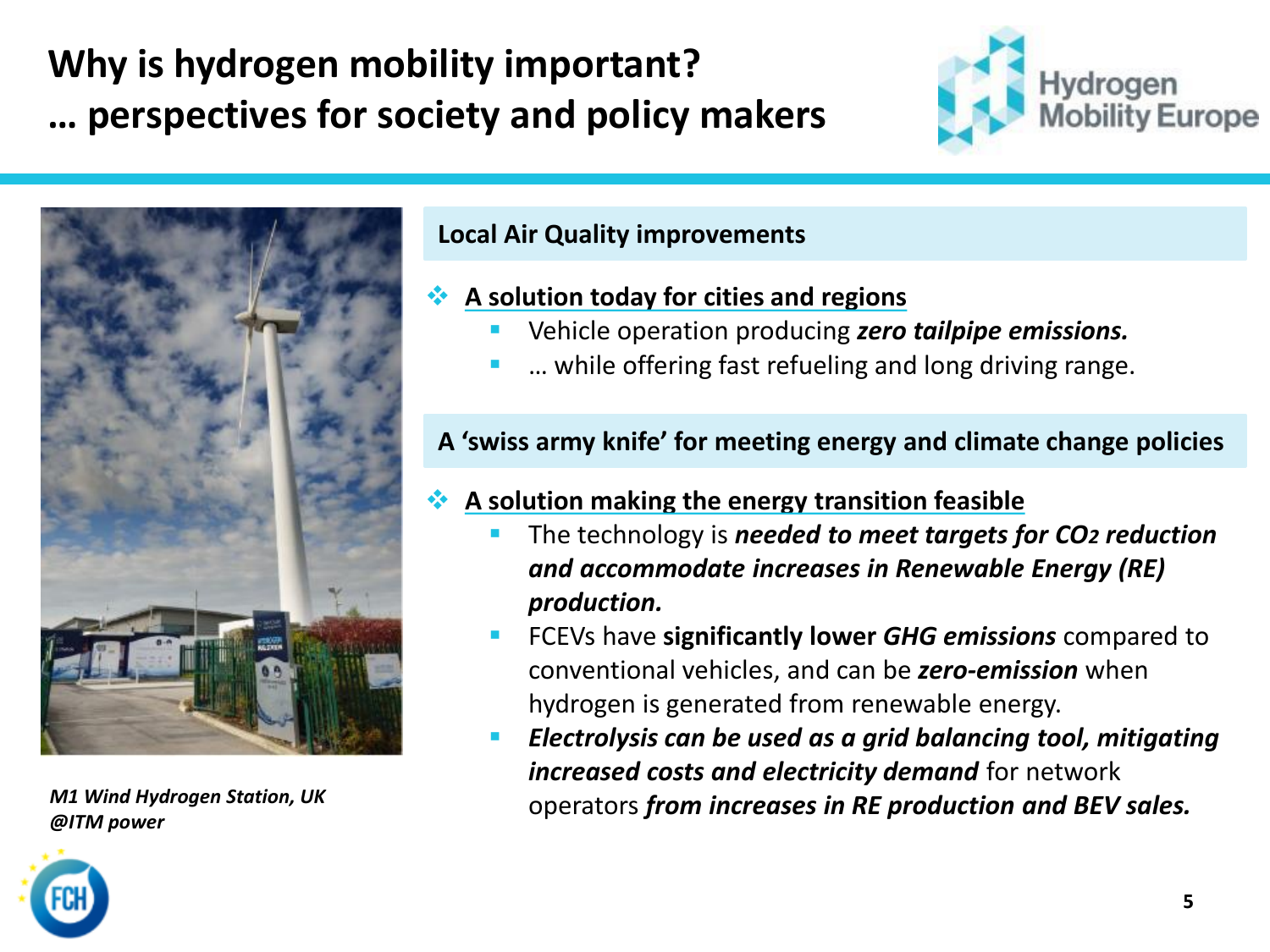# **Why is hydrogen mobility important? … perspectives for early adopters**





*Toyota Mirai, Clevershuttle, Germany @Toyota*



*Toyota Mirai, Hype, France @Toyota*



*Symbio Renault Kangoo ZE-H2, France @Symbio*



- ❖ **A solution today for fleets and private customers** 
	- Among zero emission (ZE) powertrains, *FCEVs provide the longest range and shortest refuelling times.*
	- FCEVs provide a ZE emission powertrain option that *does not limit productivity or operation.*

## **Supporting operation today and in the future**

- ❖ **A solution to contribute to climate change mitigation efforts today while preparing for future regulations.**
	- FCEVs produce *zero tailpipe emissions* and *can be zeroemission* when hydrogen is generated from renewables.
	- They can support drivers and organisations in demonstrating their *commitment to addressing air quality and reducing CO2 emissions.*
	- *Use of FCEVs today prepares for future air quality/GHG policies introduced by national or city governments, while demonstrating leadership in sustainable transport*

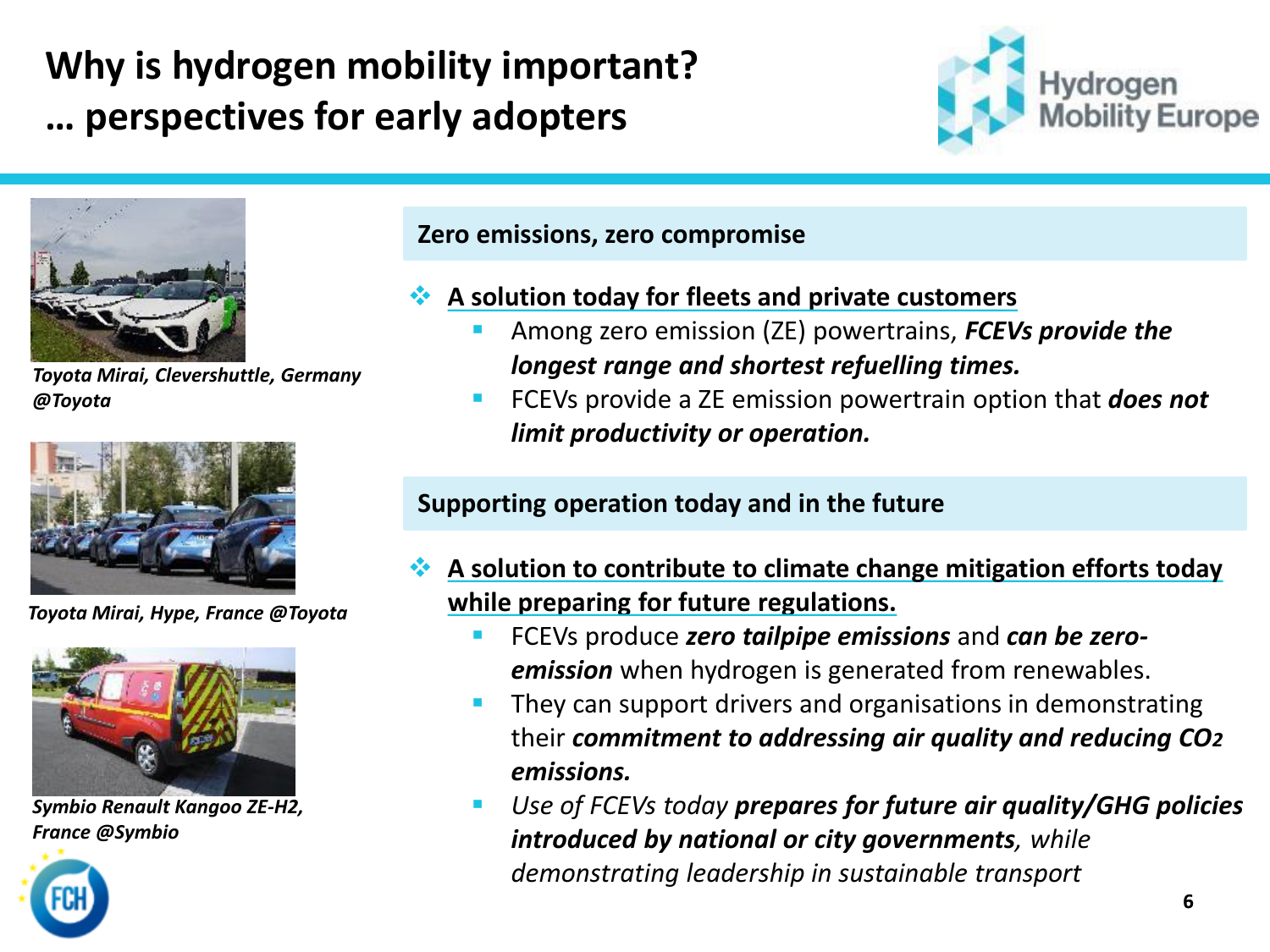# **Why is hydrogen mobility important? … perspectives for energy providers**





*M1 Wind Hydrogen Station, UK @ITM power* 



- ❖ **Hydrogen can be easily stored when produced by water electrolysis, providing two key benefits to the grid:**
	- the flexibility to adapt to larger demand and peak demand on energy networks.
	- the flexibility to balance demand and supply as there is increasing penetration of renewable generation.
- ❖ The technology is *needed to meet targets for CO2 reduction and the expected increases in Renewable Energy (RE) production.*
- ❖ *Electrolysis can be used as a grid balancing tool, mitigating increased costs and electricity demand* for network operators *from increases in RE production and BEV sales*

### **A potential new source of revenue**

Due to the speed at which water electrolysers can vary their output (and hence electricity demand), it is possible that the *provision of grid balancing services such as frequency responses or balancing services can be monetised.*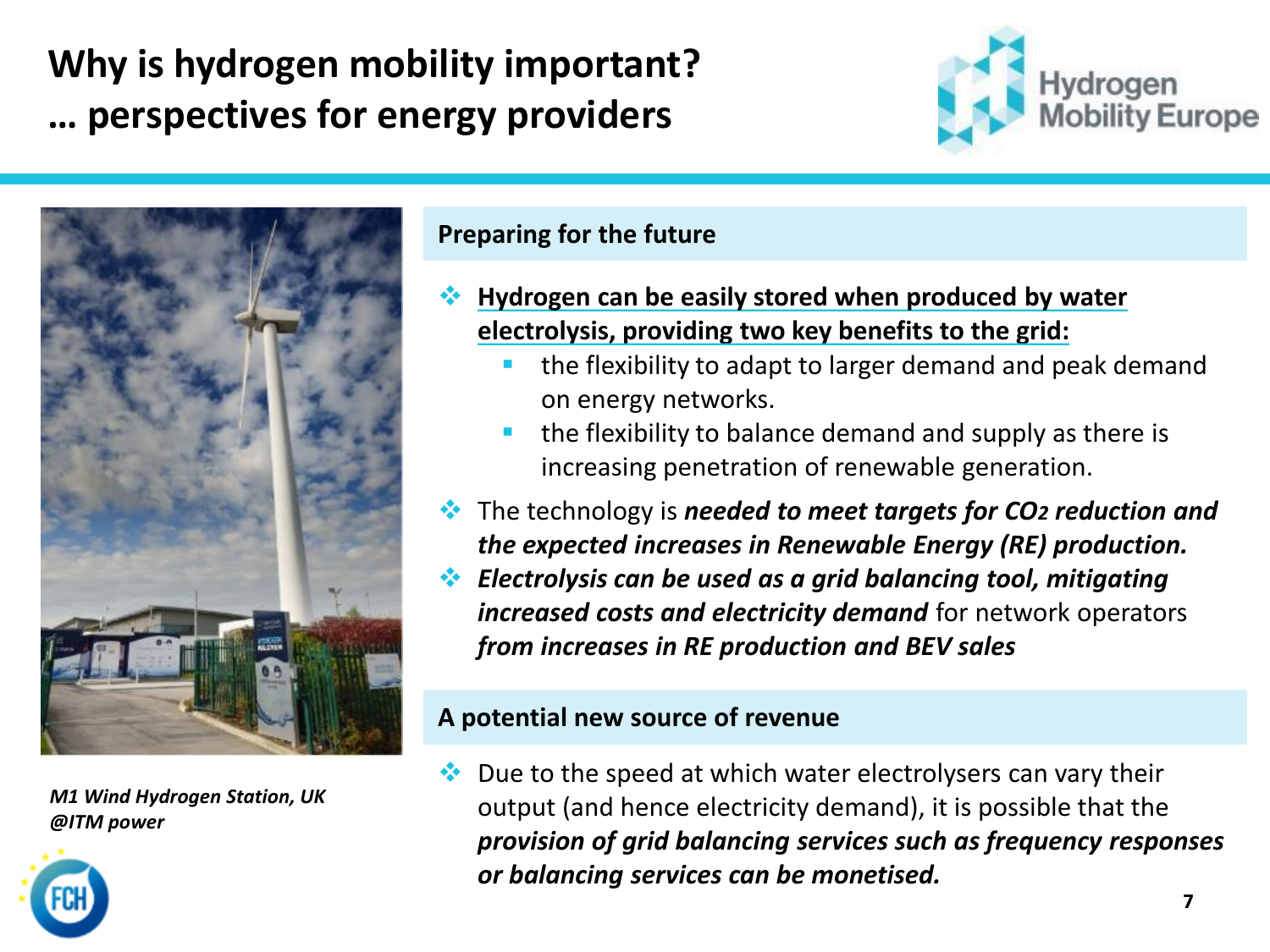# **How does hydrogen fit into today's green mobility efforts ?**



**Fuel Cell Electric Vehicles (FCEVs) are complementary to existing green mobility solutions.** 

### **FCEVS are better suited to longer trips and heavy duty applications**



1 ICE range for 2050 based on fuel economy improvement and assuming tank size stays constant. Assuming 6% CO2 reduction due to biofuels by 2020; 24% by 2050

### *CO2 emissions for different powertrains for C/D segment*

**Battery Electric Vehicles (BEV) and hybrid Electric vehicles (PHEV) have become the leading green mobility solutions in recent years** in terms of market progression and technological advancements. However, there remain some challenges e.g. long range, continuous use, and heavy duty applications that today they cannot fully address. **FCEVs offer a viable solution to meet these challenges.**

Though historically a single powertrain (ICE) has dominated, **multiple complementary powertrain solutions are now needed**. The complementary nature of these technologies is furthered by the fact that progress in BEV, PHEV, and FCEV development benefit each other due to their many shared components and development options.



*Source graphs: FCH JU, A portfolio of power-trains for Europe: a fact-based analysis. [https://www.fch.europa.eu/sites/default/files/Power\\_trains\\_for\\_Europe\\_0.pdf](https://www.fch.europa.eu/sites/default/files/Power_trains_for_Europe_0.pdf)*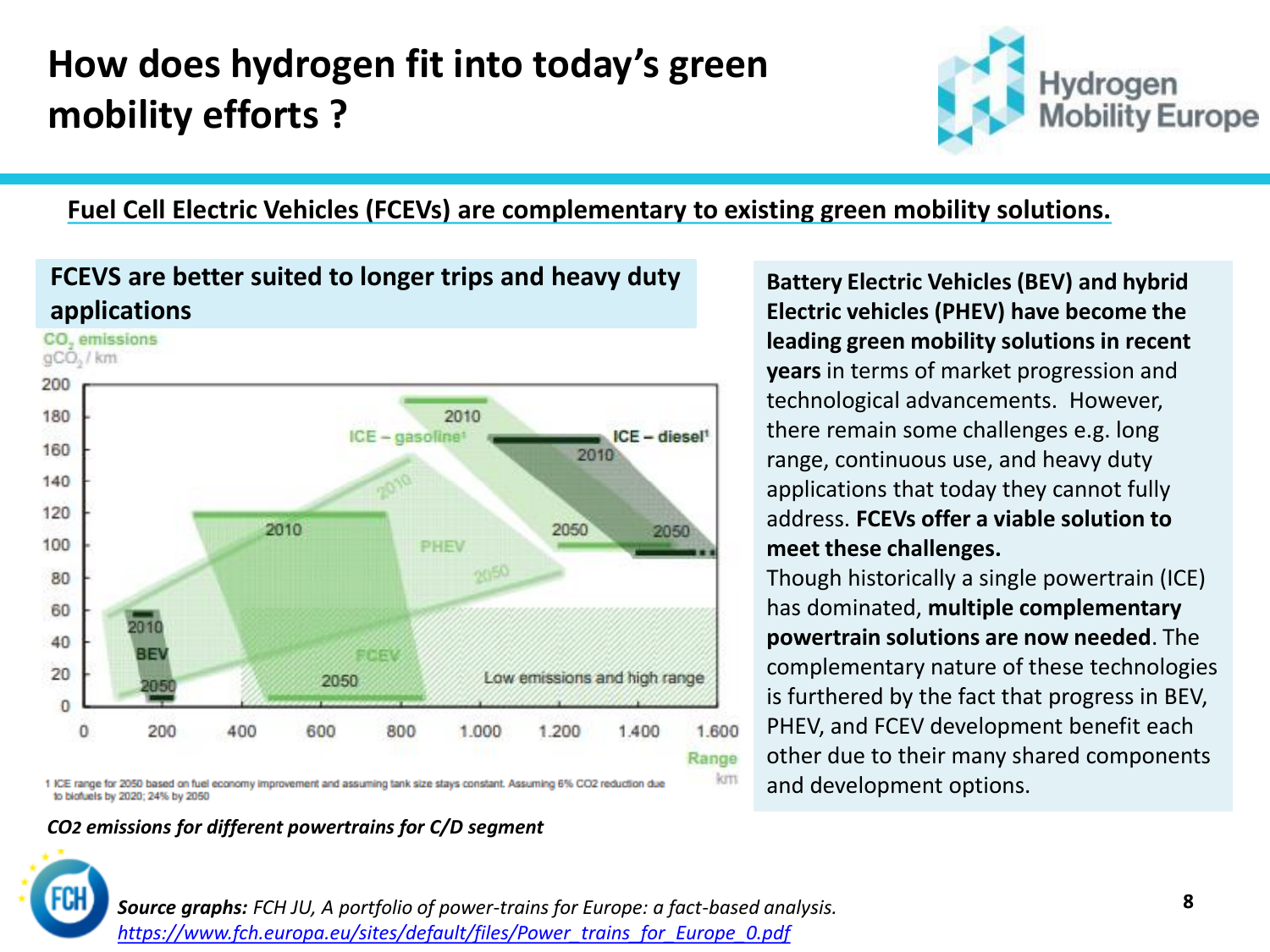# **What is a Fuel Cell Electric Vehicle (FCEV)?**







- ❖ **FCEVs run on hydrogen gas as a fuel**. *A highly efficient fuel cell transforms the hydrogen directly into electricity to power the electric motor(s).*
- ❖ FCEVs produce **zero harmful tailpipe emissions**, with *water vapour* being their *only exhaust.*



❖ FCEVs offer a **long distance driving range** *comparable to conventional petrol and diesel cars* and vans, whilst providing a smoother, quieter and more responsive driving experience.



❖ **Refuelling time is comparable to conventional petrol and diesel cars** *(3 to 5 minutes).*

### **FCVs are as safe, if not safer, than traditional gasoline vehicles**

The carbon-fibre hydrogen tanks of the vehicles have withstood highly demanding crash, fire, and ballistic testing, and thanks to these high safety standards, FCEVs can meet the strict safety and quality regulations of the countries where they are being deployed (Europe, Japan, Korea and the USA).

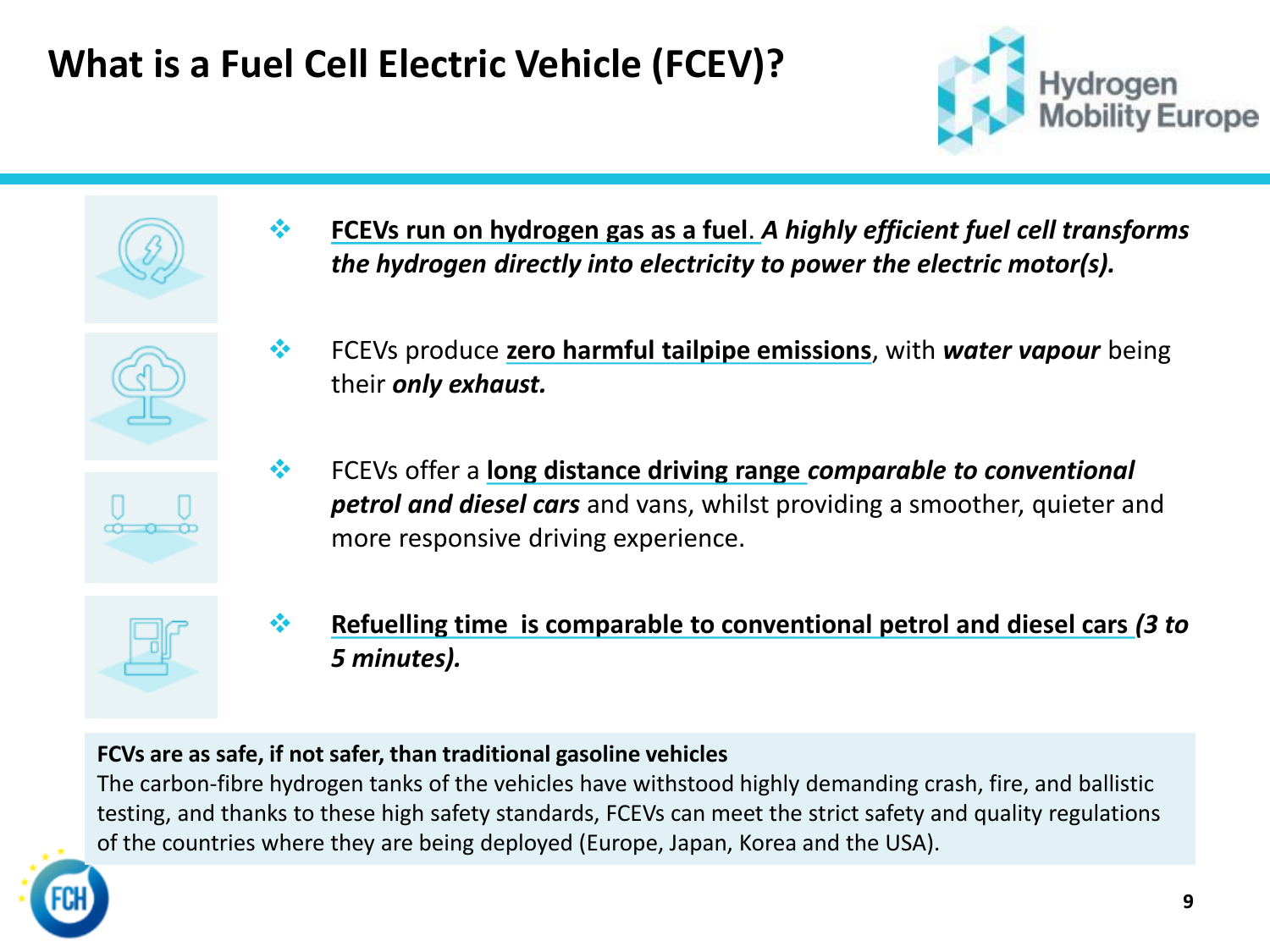# **How it works ?**



**A fuel cell powertrain** generally comprises the following components: *fuel cell stack, hydrogen tanks, battery and power electronics, and electric motor.* Various configurations of the fuel cell stack and battery are possible.

**In Hydrogen Mobility Europe, two configurations are used**. The full fuel cell vehicles (FCEVs) make use of *a fuel cell dominant system* (where all energy comes from the hydrogen fuel cell and the battery helps regulate the output and absorb energy from regenerative braking) and *a fuel cell range extender mode (RE-FCEVs)* use energy from the hydrogen fuel cell as well as from a battery which can also be plugged in and charged from the grid.

> **Step 1** Hydrogen stored in the tank is supplied to the fuel cell stack

**Step 2** An inflow of air is supplied to the fuel cell stack

**Step 3** The reaction of oxygen in the air and hydrogen in the fuel cell stack generates electricity and water

**Step 4** Generated electricity is supplied to the electric motor



**Step 5** Water is emitted

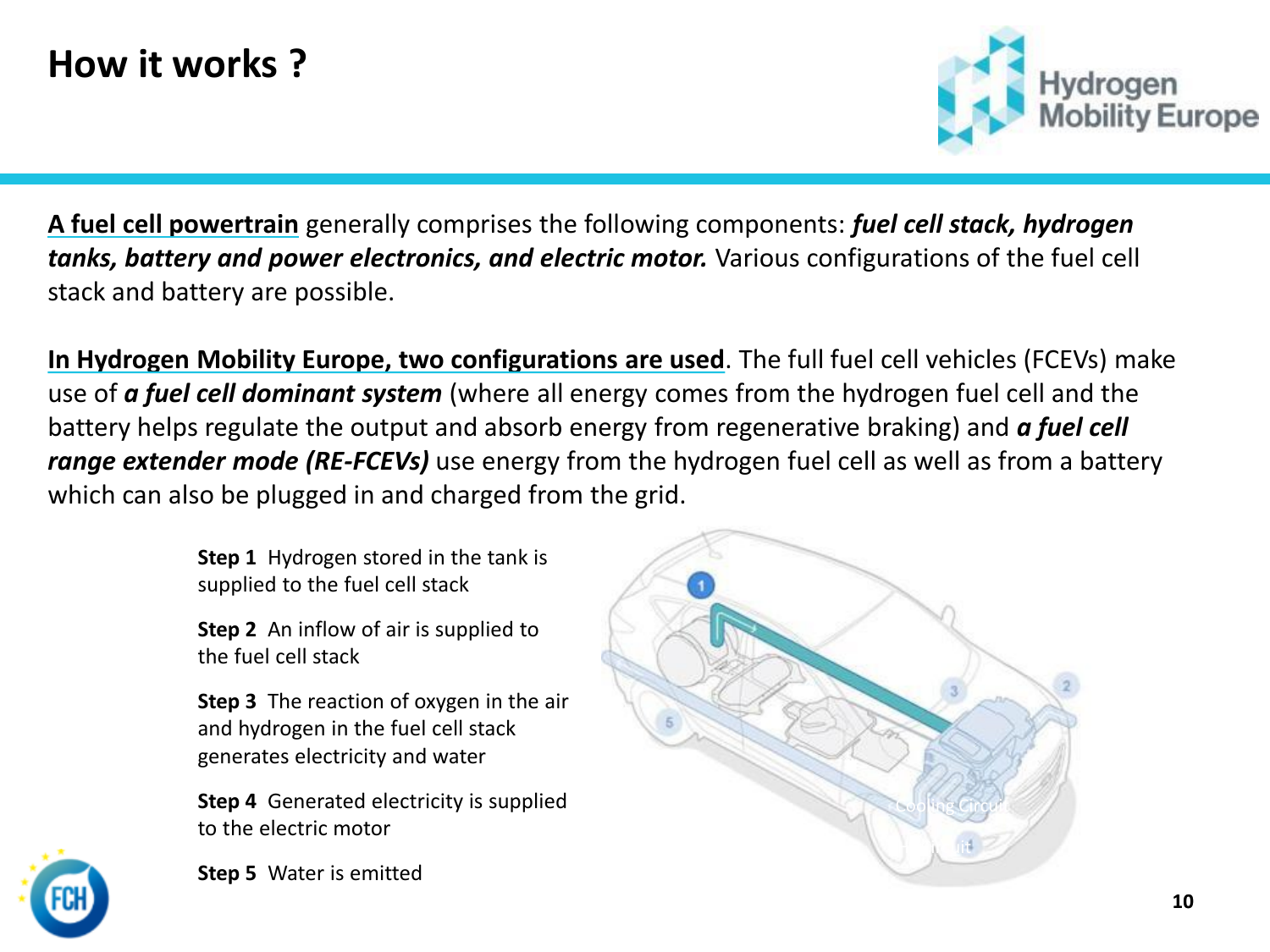# **What is a Hydrogen Refuelling Station (HRS)?**



- ❖ Aside from the actual vehicle *the creation of a fuelling station network is essential* to the market development of these new vehicles.
- ❖ *At the moment there is a limited number of HRS* in each of the partner countries, though networks are growing.
- $\clubsuit$  Hydrogen (H<sub>2</sub>) can be produced off site or on site and provide grid balancing services.

In **off-site production**  hydrogen is delivered to stations by tanker or pipeline, in the same way that fuel is delivered to petrol stations. It has the advantage of **allowing large scale production at low costs**. Currently the majority of hydrogen comes from natural gas but in the medium term low carbon sources for production are planned.

**On-site production**  generates hydrogen by electrolysis, in the best case with the aid of renewable electricity. These stations have the potential to offer **clean fuel from renewable energy** as well as eliminating the need for fuel deliveries.

### **Off site production On site production Grid balancing & servicing**

**Grid balancing** helps match energy supply to demand. At certain low energy usage times energy supply can temporarily exceed demand, often resulting in this energy getting wasted. This **'excess' energy can be used** in the electrolysis of water to make hydrogen.

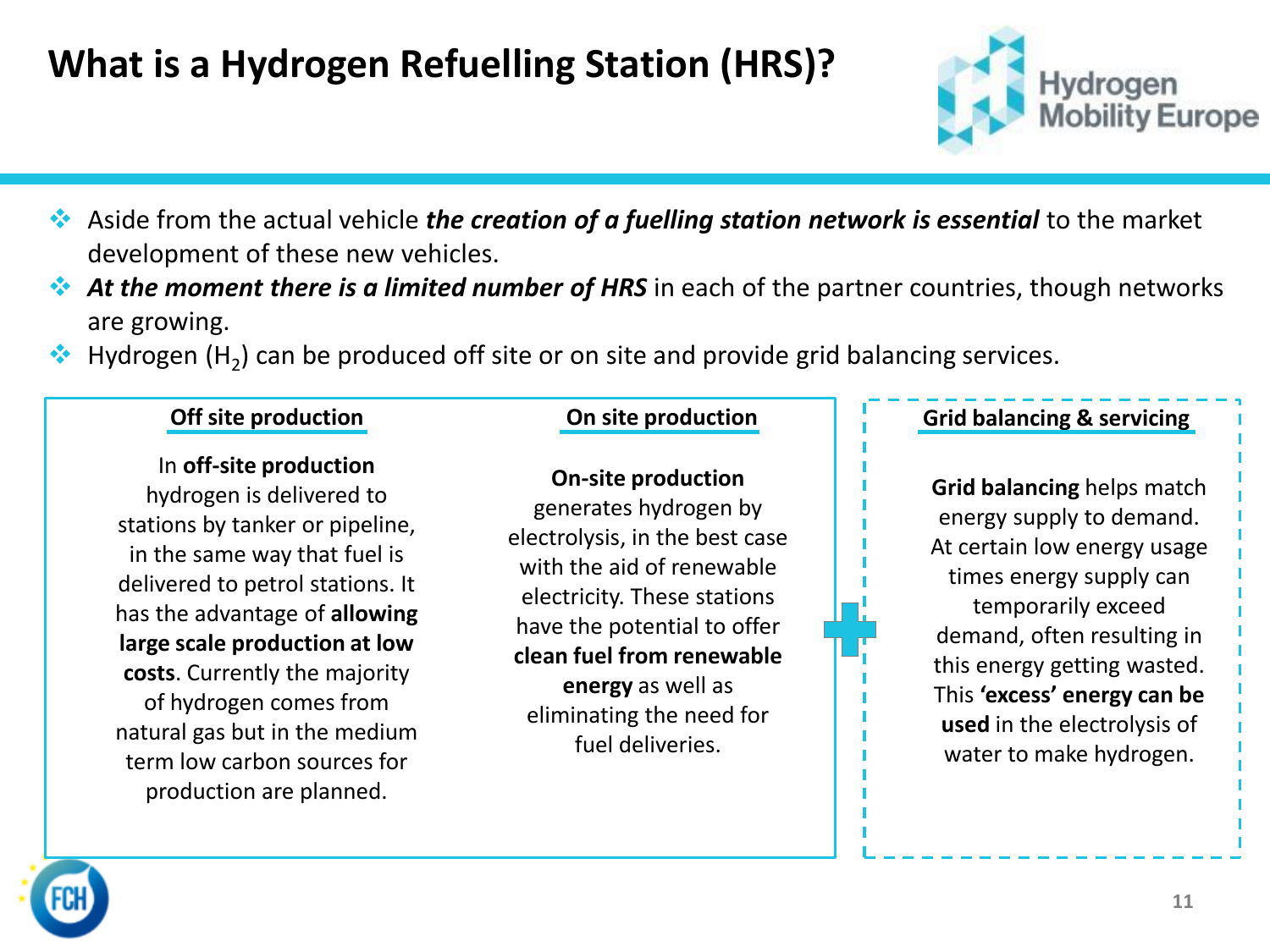# **Commercialisation Status**

**HRS:** Hydrogen Refuelling Station **FCEV**: Fuel Cell Electric Vehicle **RE-EV** : Range-Extended Electric Vehicle **OEM** : Original Equipment Manufacturers



- ❖ A large international effort over the past few decades by industry and governments has developed hydrogen vehicle technology to the point where they are ready for a first commercial roll-out.
- ❖ FCEVs and HRS are currently in the *early stages of market ramp-up*. A mature (i.e. self-sustaining) market is expected to be reached in the 2020s with expected sales of tens of thousands of vehicles/year and a growing HRS network across Europe.
- ❖ Some *car OEMs are have launched or are launching serial production cars in Europe (Honda, Hyundai, Symbio, Daimler and Toyota)* and a number of other OEMs are also planning to launch FCEVs models in the coming years (Audi, BMW)

## *Fuel cell dominant models Range extender model*

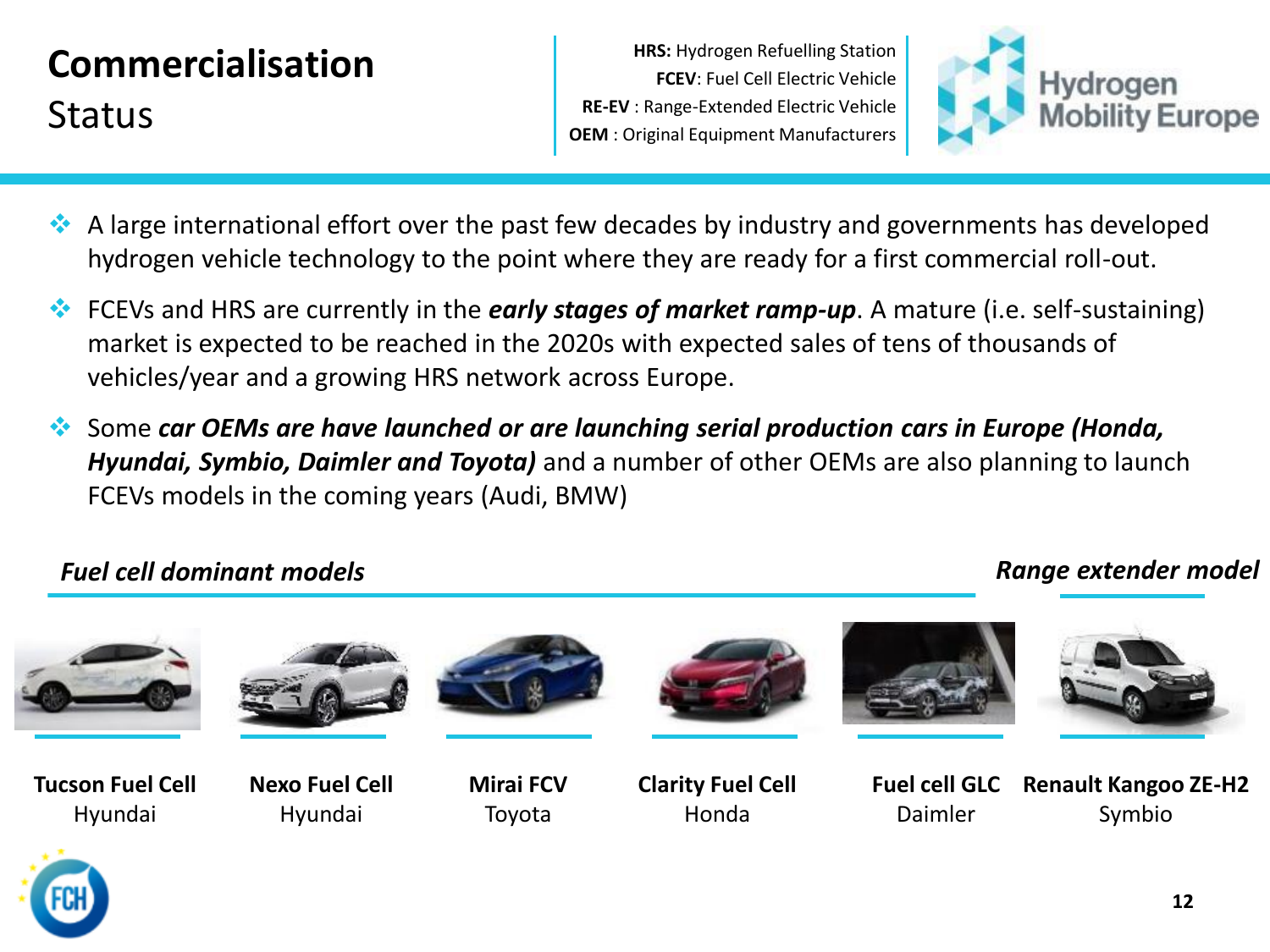# **Commercialisation**  Remaining barriers

**HRS:** Hydrogen Refuelling Station **FCEV**: Fuel Cell Electric Vehicle **RE-EV** : Range-Extended Electric Vehicle



## **Remaining barriers to be overcome include:**



❖ The number of FCEVs on Europe's roads is limited. As a result, the early HRS have a *low utilisation* which limits revenues for early investors. This in turn means that *limited infrastructure* remains a key barrier to uptake of FCEVs. More research and *development is needed to mature the HRS supply chain.*



- ❖ Despite production costs for FCEVs falling significantly in recent years, *FCEVs are still more expensive* than conventional cars. In the future, FCEVs are expected to offer a cost-competitive alternative to long range electric vehicles for zero emission driving.
- ❖ Today, FCEVs are starting to provide competitive Total Cost of Ownership only for specific fleets which value the advantages of hydrogen fuel, such as taxis in polluted urban centres and urban delivery vehicles.



- ❖ Achieving the mass market will require fuel cell vehicles manufacturers to *reduce prices through economies of scale* (10,000s of vehicles per year).
- ❖ This large market for vehicles will then justify commercial deployment of hydrogen stations to expand the network.
- The **H2ME** initiative is designed to support this early phase of roll-out for Europe.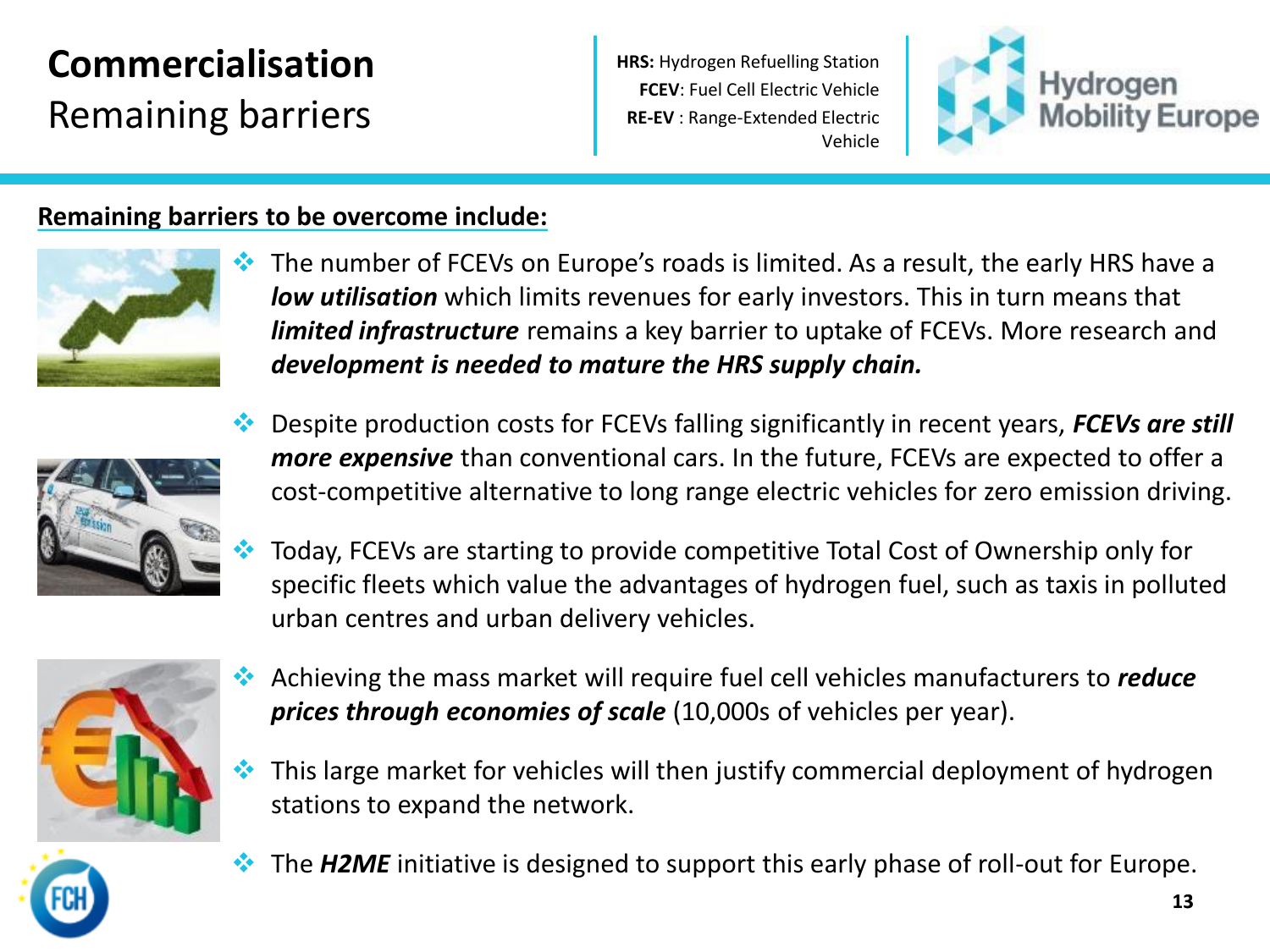# **Technical advancements (HRS)**

… and remaining barriers to be overcome

# Hydrogen

### **Improvements achieved to date**

- ❖ *Common standards* have been agreed.
- ❖ *Safety* concerns have been addressed.
- ❖ *Hydrogen can be produced cost-effectively* at both small and large scale from centralised or decentralised production.

**Though HRS are already capable of serving the needs of customers today, further development in the following areas is required:**

### **Further technical advancements required Needed commercial advancements**

- ❖ Improvements in *supply chain maturity (e.g. spare parts availability, number of suppliers)*.
- ❖ Further improvements in *availability and other areas relating to hydrogen fuel retailing* e.g. fuel quality assurance and accurate fuel metering
- ❖ *Demonstration of ability to provide electrolyser grid balancing services.*

- ❖ *Reduction in hydrogen production costs and cost of water electrolysers*.
- ❖ **Refinement of customer experience** e.g. billing and payment methods, user friendliness of stations etc.
- ❖ *Demonstration of ability to monetise electrolyser grid balancing services.*

**The H2ME initiative is designed to demonstrate the technical early phase of roll-out for Europe and address the remaining commercial barriers** - to date significant improvements have already been made in several of these areas.



*Sources: FCH JU Review Days 2017 | FCH JU, A portfolio of power-trains for Europe: a fact-based analysis. [https://www.fch.europa.eu/sites/default/files/Power\\_trains\\_for\\_Europe\\_0.pdf](https://www.fch.europa.eu/sites/default/files/Power_trains_for_Europe_0.pdf)*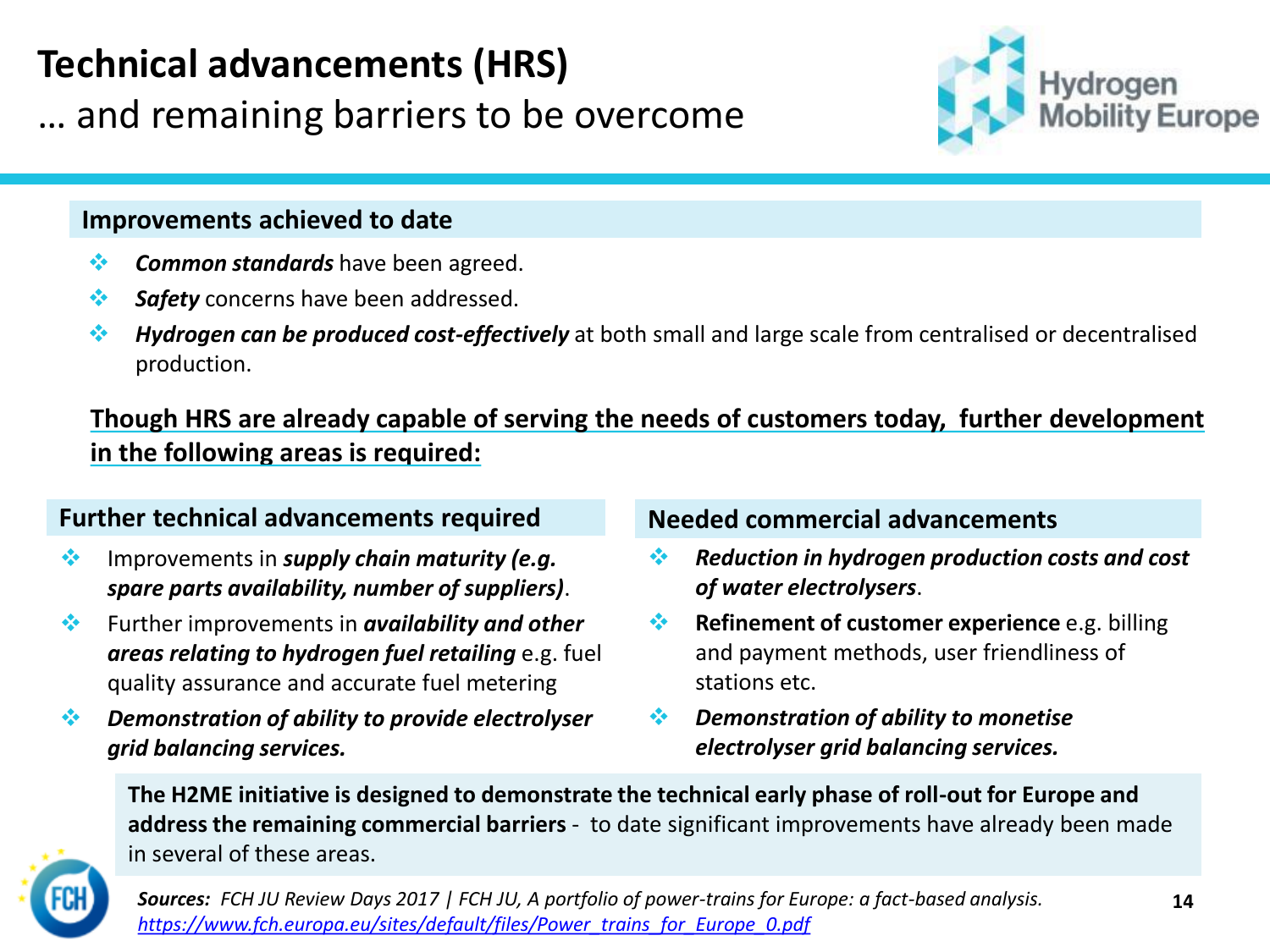# **Technical advancements (vehicles)**

… and remaining barriers to be overcome

### **Improvements achieved to date**

- ❖ Increase of H<sup>2</sup> storage capacity (700 bar) resulting in *increased driving ranges*.
- ❖ *Safety* concerns have been addressed.
- ❖ *Cold start* down to -25ºC and optimised *heat management strategy*.
- ❖ *Durability* improvements.

## **Though FCEV are already capable of serving the needs of customers today, further development in the following areas is required:**

## **Further technical advancements required**

- ❖ *Improvements in*  design (e.g. component count, reduced stack size)
- ❖ *Reduction in raw material* usage in vehicle production (e.g. platinum).



### **Needed commercial advancements**

- ❖ *Economies of scale*
- ❖ Improvement in *production technology*

Hydrogen

Europe

- ❖ Increase in # of *FCEV models* offered by OEMs
- → *reduction in vehicle costs.*

**The H2ME initiative is designed to demonstrate the technical early phase of roll-out for Europe and address the remaining commercial barriers** - to date significant improvements have already been made in several of these areas.



*Sources: FCH JU Review Days 2017 | FCH JU, A portfolio of power-trains for Europe: a fact-based analysis. [https://www.fch.europa.eu/sites/default/files/Power\\_trains\\_for\\_Europe\\_0.pdf](https://www.fch.europa.eu/sites/default/files/Power_trains_for_Europe_0.pdf)*